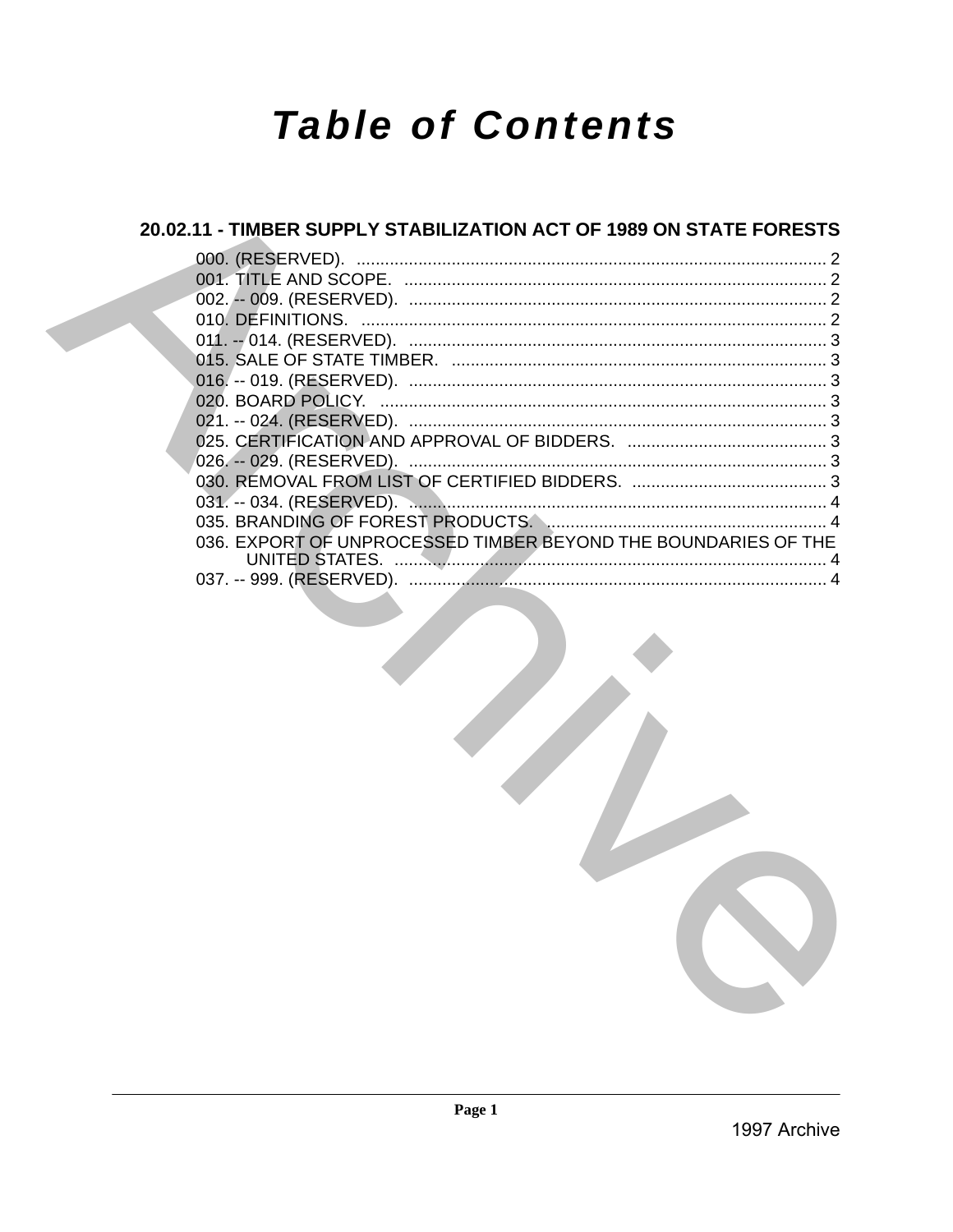#### **IDAPA 20 TITLE 02 Chapter 11**

### **20.02.11 - TIMBER SUPPLY STABILIZATION ACT OF 1989 ON STATE FORESTS**

#### <span id="page-1-1"></span>**000. (RESERVED).**

#### <span id="page-1-2"></span>**001. TITLE AND SCOPE.**

<span id="page-1-0"></span>These rules set forth the policy and procedures to promote wood processing and manufacturing in Idaho to generate related business and employment opportunities, creating additional corporate and individual income and property taxes for the state and its endowed institutions, and act as a market participant in the forest products market in a way that helps enhance the long-term maximum value of state forests by ensuring that an adequate proportion of the total sales of forest products sold by the state of Idaho is sold to qualified purchasers within Idaho. (6-3-91) **20.02.11 - TIMBER SUPPLY STABILIZATION ACT OF 1995 ON STATE FORESTS<br>
1997 ARCHIVES (ASSENTENCE)<br>
1997 ARCHIVES (ASSENTENCE)<br>
1997 ARCHIVES (ASSENTENCE)<br>
1997 ARCHIVES (ASSENTENCE)<br>
1997 ARCHIVES (ASSENTENCE)<br>
1997 ARCHIV** 

<span id="page-1-3"></span>**002. -- 009. (RESERVED).**

#### <span id="page-1-4"></span>**010. DEFINITIONS.**

01. Board. The Idaho State Board of Land Commissioners. (6-3-91)

02. Director. The director of the Idaho Department of Lands or his authorized representative. (6-3-91)

03. Dislocations. An event or combination of events, including but not limited to the closure and/or curtailment of production of wood processing or manufacturing facilities; natural catastrophic events which modify the normal and planned forest products harvest on state forests; or economic conditions which disrupt or modify the ability of qualified bidders to fully utilize the forest products from state forests in a geographic area. ability of qualified bidders to fully utilize the forest products from state forests in a geographic area.

04. Forest Products. Major forest resources including sawlogs, pulp, cedar poles, and cedar products or other marketable materials. (6-3-91) suitable for split products or other marketable materials.

05. Person. Any individual, association, partnership, corporation, trust, or other legal entity. (6-3-91)

06. Pulp Logs. Any portion of a tree that does not meet the sawlog merchantability specifications of ee and one-third percent  $(33\ 1/3%)$  net scale.  $(6-3-91)$ thirty three and one-third percent  $(33\ 1/3\%)$  net scale.

07. Qualified Bidder. A person who has neither processed outside of Idaho, nor sold to another person who has processed outside of Idaho, five percent (5%) or more of the cumulative estimated (advertised) total of the forest products from state forests he or she has purchased; provided, however, that the purchase and disposition of pulp logs, as such logs are defined by the Board, shall not be considered in determining whether a purchaser is qualified.  $(6-3-91)$ 

08. State. The state of Idaho. (6-3-91)

09. State Forests. All forest lands owned by the state of Idaho, including those lands granted to an institution by the federal government, which are managed or controlled by the Board pursuant to section 8, article IX, of the constitution of the state of Idaho. (1-26-94) of the constitution of the state of Idaho.

10. Timber Sales. Sales exceeding the net appraised value established for salvage sales by the state board of land commissioners and one million (1,000,000) board feet of forest products in estimated volume designed to produce maximum returns to the endowment funds consistent with prudent long-term management practices.

(7-1-96)

11. Wood Processing or Manufacturing. The conversion of forest products into finished wood products generally recognized as consumer goods, including, but not limited to: paper, shakes, lumber, shingles, plywood and panel products, utility and other finished poles, and posts and other fence products. Wood processing or manufacturing shall not include removing bark and the intermediate underlying surfaces of logs thereby producing cants for export outside the boundaries of the state. cants for export outside the boundaries of the state.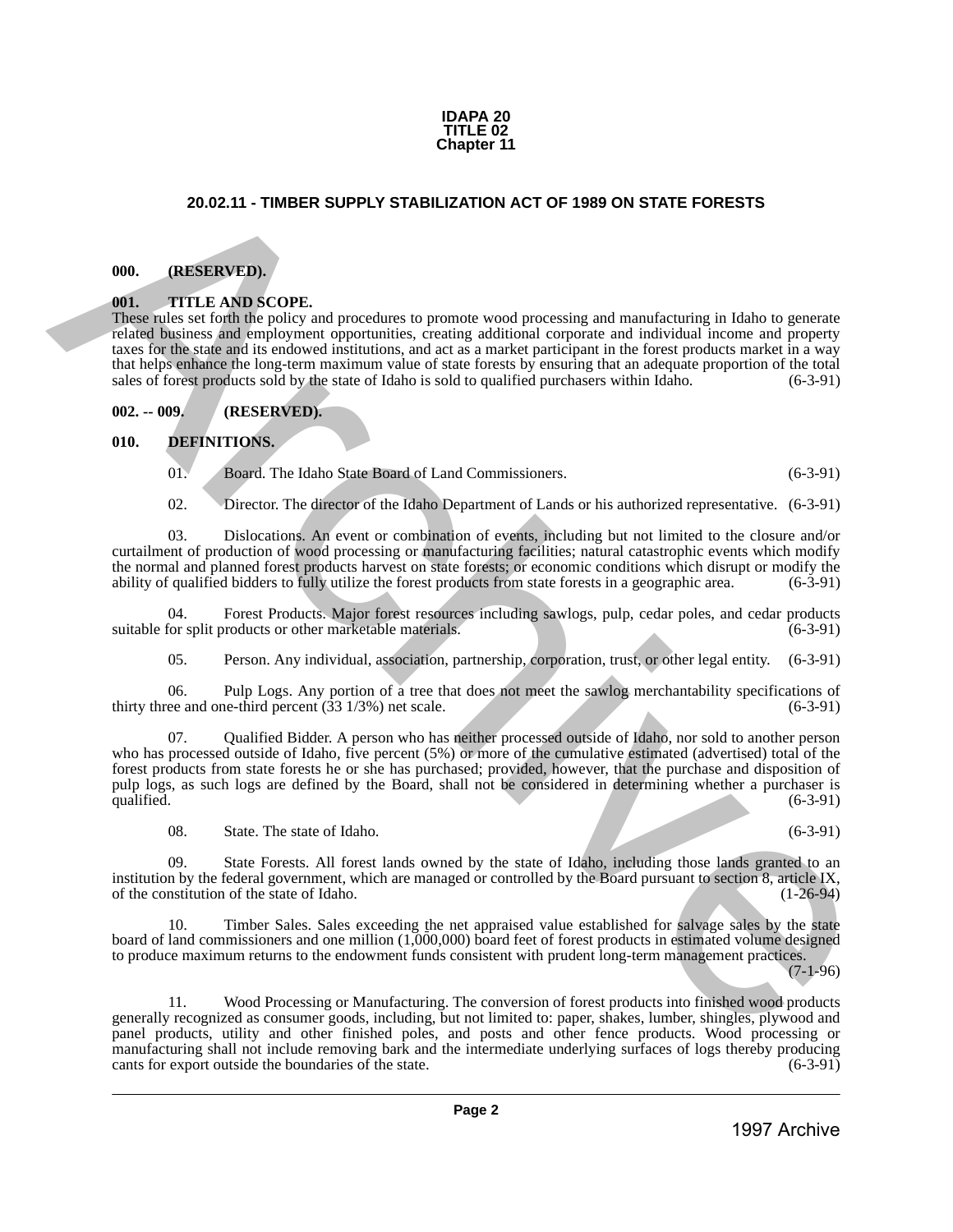#### <span id="page-2-0"></span>**011. -- 014. (RESERVED).**

#### <span id="page-2-1"></span>**015. SALE OF STATE TIMBER.**

The director shall prepare an annual sales plan which will describe the timber sales to be offered for sale during the forthcoming fiscal year. Ninety-five percent (95%) of the total estimated (advertised) volume of timber sales, exclusive of the estimated pulp log volumes shall be offered for sale to qualified bidders. The remaining five percent (5%) of the total estimated (advertised) volume of the year's timber sales shall be offered to all persons, regardless of whether they are qualified bidders under these rules. The sales to be offered to all persons shall be so indicated on the annual sales plan.  $(6-3-91)$ 

### <span id="page-2-2"></span>**016. -- 019. (RESERVED).**

#### <span id="page-2-3"></span>**020. BOARD POLICY.**

The Board shall, if it finds after consideration of unanticipated dislocations in local forest products supplies that the forest products from state timber sales in certain regions of the state will not be needed by qualified bidders, offer such timber sales for sale to all persons regardless of whether they are qualified bidders under these rules. In addition, if the Board determines that a purchaser who has previously acquired state timber sales is adversely affected by a market dislocation, such purchaser may dispose of his forest products without affecting his qualified bidder status. In the event qualified bidders do not purchase timber sales offered for sale exclusively to them, the Board, if it finds after consideration of the reasons the timber sale was not sold, that it is in the best interests of the state and the endowed institutions, may offer the timber sale to all bidders, without regard to whether they are qualified bidders. The purchase and disposition of such timber sales shall not be considered in determining whether a person is a qualified bidder for subsequent timber sales. (6-3-91) qualified bidder for subsequent timber sales.

#### <span id="page-2-4"></span>**021. -- 024. (RESERVED).**

#### <span id="page-2-5"></span>**025. CERTIFICATION AND APPROVAL OF BIDDERS.**

01. Purchaser List. The director shall prepare a list of timber sale purchasers for fiscal years 1980- 1989. The list will be submitted to the Board to certify qualified bidders. All purchasers on this list will be considered qualified bidders as of July 1, 1989. The list of qualified bidders shall be maintained and updated by the department and approved by the Board. At the request of the Board each bidder shall present forest products purchase and disposition records to show the cumulative annual purchases and disposition of forest products from state forests for the years preceding the date of timber sale in support of certification. However, in no event shall the disposition of forest products from timber sales sold prior to July 1, 1989, be considered. (6-3-91) forest products from timber sales sold prior to July 1, 1989, be considered.

02. Purchaser Certification. Any person seeking certification who has not previously purchased timber sales shall provide the Board with names and addresses of all persons who have any financial interest in the purchase or disposition of forest products, whether such interest results from open loans, mortgages, conditional sales, contracts, silent partnerships, trusts, or any other basis other than trade accounts incurred in the ordinary course of business, and the amounts of such interest. Persons seeking certification shall further provide any other information the Board reasonably requires to determine whether such person is a qualified bidder. In determining the status of a person, the Board may take into consideration other evidence, such as scaling records, load tickets for vehicles transporting forest products, and other written and oral testimony. The information received shall be subject to disclosure according to Chapter 3, Title 9, Idaho Code, and shall not be available to the general public unless the person seeking to become a qualified bidder authorizes a release of such information. (1-26-94) person seeking to become a qualified bidder authorizes a release of such information. 011. – 014. (RESERVED)<br>
1997. – SALLS OF SARVED,<br>
1995. – SALLS OF SARVED SUS A plan starb and interest in the material starb and interest in the offered for starb and interest in the material starb and the material starb

#### <span id="page-2-6"></span>**026. -- 029. (RESERVED).**

#### <span id="page-2-7"></span>**030. REMOVAL FROM LIST OF CERTIFIED BIDDERS.**

The Board shall maintain a list of all certified bidders. The Board shall immediately remove from its list of certified bidders any person who ceases to meet the definition of a qualified bidder. Any person removed from the list of qualified bidders shall be ineligible to participate in any bidding on timber sales reserved for qualified bidders for a period of five (5) years. The Board shall retain the power to make the final determination upon a bidder's status.

(6-3-91)